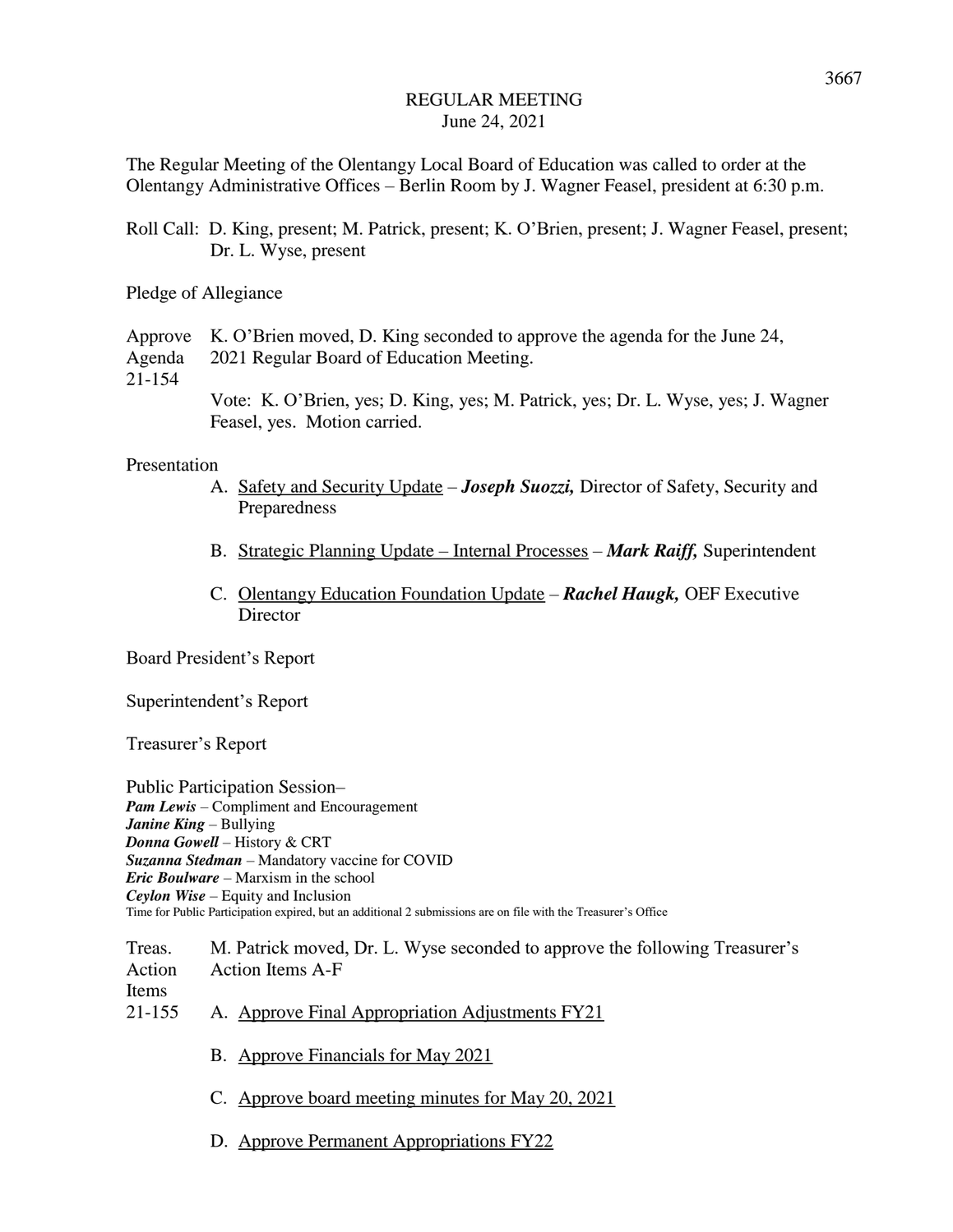- E. Approve donations
	- 1) **Poster Printer with Laptop and Scanner @ \$6,995.50** From: Alum Creek PTO To: Alum Creek Elementary School
	- 2) **\$2,000 for Technology at OMES** From: Anonymous
		- To: Olentangy Meadows Elementary School
	- 3) **Science labware valued at \$1,200** From: Moris Niknam To: Olentangy Orange High School
	- 4) **\$3,140.82 for Supplemental Football Coaching Position** From: Olentangy Orange Athletic Boosters To: Olentangy Local Schools
- F. Approve the transfer of funds from the General Fund (001) to the Food Service Fund (006) for FYE 2021 in the amount of \$1,500,000

Vote: M. Patrick, yes; Dr. L. Wyse, yes; D. King, yes; K. O'Brien, yes; J. Wagner Feasel, yes. Motion carried.

Supt. D. King moved, M. Patrick seconded; to approve the following Superintendent Action Action Items A thru I

Items

# 21-156 A. Specific Human Resources Items – Certified Staff

- 1. Accept, with regret, the following administrative resignations: *Beck, Cathy L.,* Berkshire Middle School, Assistant Principal, effective at the end of the 2020- 2021 school year *Nagel, Morgan A.,* Olentangy Schools, Supervisor, Curriculum and Instruction, effective at the end of the 2020-2021 school year *Schweller, Megan L.,* Olentangy Schools, Assistant Supervisor, Food Service, effective June 30, 2021 *Shultz, Melinda B.,* Arrowhead Elementary, Assistant Principal, effective at the end of the 2020-2021 school year 2. Accept, with regret, the following certified resignations: *Bitter, Andrew L.,* Scioto Ridge Elementary School, Grade 5, effective at the end of the 2020- 2021 school year *Boone, Erica L.,* Arrowhead Elementary School, Gifted, effective at the end of the 2020-2021 school year *Jordan, Matthew R.,* Olentangy High School, Mathematics, effective at the end of the 2020- 2021 school year *Lewis, Sr., Stephen M.,* Olentangy Schools, Traveling Business, effective at the end of the 2020-2021 school year *Maxey, Elizabeth A.,* Orange Middle School, Guidance Counselor, effective at the end of the 2020-2021 school year *McMahon, Lauren K.,* Wyandot Run Elementary School, Intervention Specialist, effective at the end of the 2020-2021 school year *Reing, Katherine B.,* Heritage Elementary School, Grade 4, effective at the end of the 2020-21 school year
- 3. Accept the following supplemental resignations: *Boone, Erica L.,* Arrowhead Elementary School, Building Leadership Team, All Year, Full **Contract**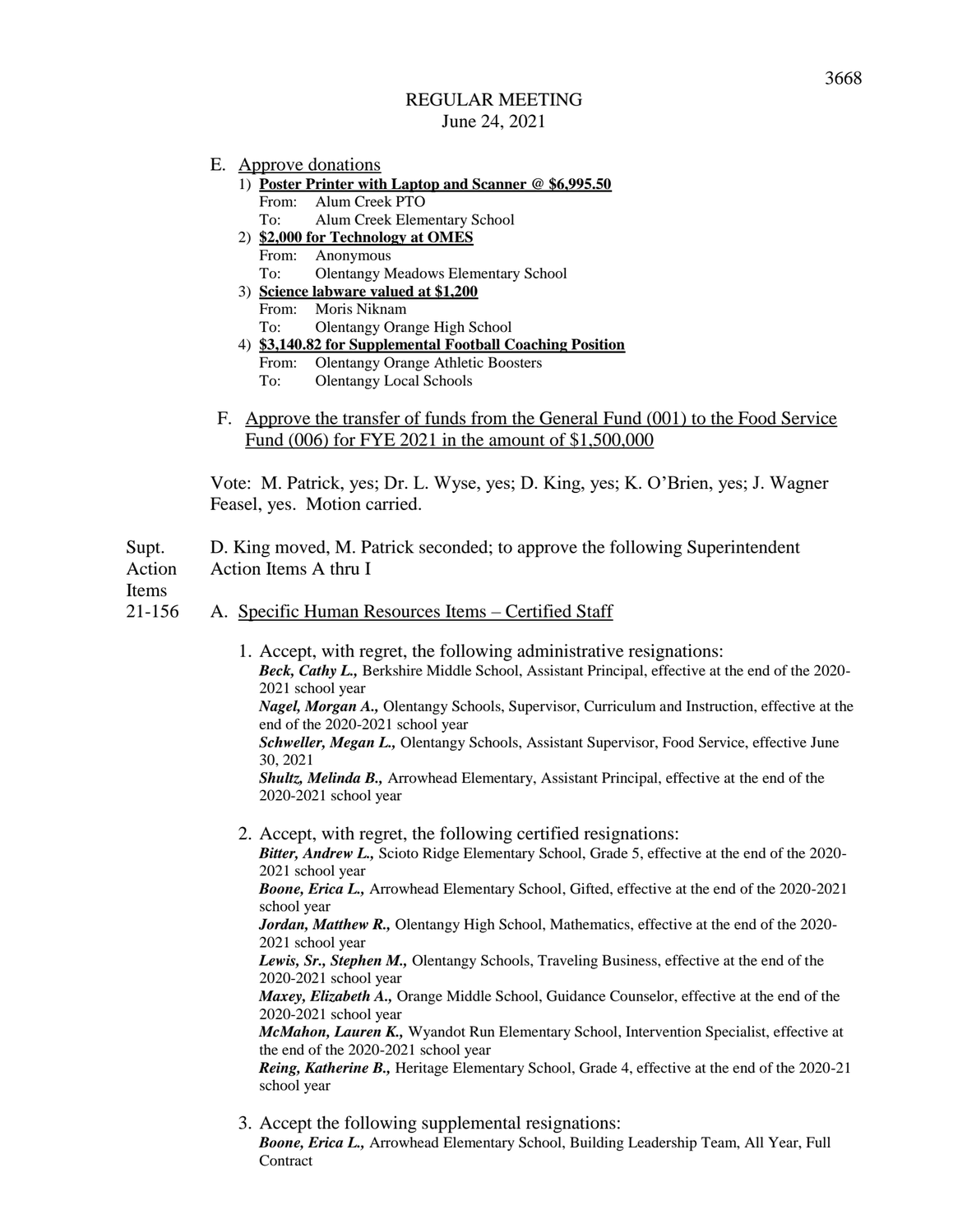*Boone, Erica L.,* Olentangy Schools, Gifted (K-8) District Department Chair, All Year, Onehalf Contract

*Lewis, Sr., Stephen M.,* Olentangy Schools, Diversity (K-12) District Department Chair, All Year, Full Contract

*McMahon, Lauren K.,* Wyandot Run Elementary School, Building Leadership Team, All Year, Full Contract

*Wheeler, Nicholas R.,* Berlin High School, Boys Assistant Soccer Coach, Fall Season, Full **Contract** 

- 4. Accept the following administrative unpaid leave of absence: *Swanton, Sarah L.,* Olentangy Schools, Traveling Assistant Principal, effective for the 2021- 2022 school year
- 5. Approve the following certified transfer: *Beck, Cathy L.,* Berkshire Middle School, Physical Education, effective for the 2021-2022 school year
- 6. Approve administrative employment for the 2021-2022 school year, specifically conditioned on and subject to successful background checks, receipt and final administrative review of all application records, and receipt of all other necessary documentation:

*Boone, Erica L.,* Olentangy Schools, Supervisor, Gifted, effective August 1, 2021 *Brown, Monica C.,* Olentangy Schools, Assistant Director, Elementary Curriculum and Instruction, effective August 1, 2021

*Grijak, Katie J.,* Shale Meadows and Scioto Ridge Elementary Schools, Assistant Principal, effective August 1, 2021

*Harris, Erika R.,* Liberty Tree Elementary School, Assistant Principal, effective August 1, 2021 *Jordan, Matthew R.,* Berkshire Middle School, Assistant Principal, effective August 1, 2021 *Lewis, Sr., Stephen M.,* Olentangy Schools, Supervisor, Equity and Inclusion, effective August 1, 2021

*McMahon, Lauren K.,* Wyandot Run Elementary School, Assistant Principal, effective August 1, 2021

*Nagel, Morgan A.,* Berkshire Middle School, Assistant Principal, effective August 1, 2021 *Schmidt, Mychal J.,* Hyatts Middle School, Assistant Principal, effective August 1, 2021 *Shultz, Melinda B.,* Olentangy Schools, Supervisor, Curriculum and Instruction, effective August 1, 2021

7. Approve certified employment for the 2021-2022 school year, specifically conditioned on and subject to successful background checks, receipt and final administrative review of all application records, and receipt of all other necessary documentation:

| <b>Employee Name</b> | Position                          | Location     | Eff. Date<br>Term | Salary      |
|----------------------|-----------------------------------|--------------|-------------------|-------------|
| Baker, Kyle J.       | Grade 7                           | <b>OBMS</b>  | 08/16/21 1-Year   | \$43,529.00 |
| Brunner, Colleen R.  | Grade 5                           | <b>TRES</b>  | 08/16/21 1-Year   | \$47,168,00 |
| Bush, Chloe N.       | Grade 4                           | <b>OMES</b>  | 08/16/21 1-Year   | \$47,168.00 |
| Byers, Alissa M.     | Grade 3                           | <b>ACES</b>  | 08/16/21 1-Year   | \$70,278.00 |
| Cleary, Bailey A.    | Grade 1                           | <b>ACES</b>  | 08/16/21 1-Year   | \$48,988.00 |
| Conerby, Cassidy L.  | Grade 2                           | <b>ISES</b>  | 08/16/21 1-Year   | \$47,168.00 |
| Dackin, Katelyn R.   | Grade 2                           | <b>ACES</b>  | 08/16/21 1-Year   | \$48,988.00 |
| Fiete, Rebecca       | Grade 2                           | <b>LTES</b>  | 08/16/21 1-Year   | \$54,446.00 |
| James, Linu M.       | Grade 2                           | <b>ACES</b>  | 08/16/21 1-Year   | \$77,765.00 |
| Moore, Jennifer S.   | <b>Business</b>                   | OBHS/        |                   |             |
|                      |                                   | <b>OLHS</b>  | $08/16/21$ 1-Year | \$53,388,00 |
| Painter, Brandie G.  | Family and Consumer Sciences OOHS |              | 08/16/21 1-Year   | \$54,041.00 |
| Simpson, Skyler J.   | Grade 6                           | <b>OBMS</b>  | 08/16/21 1-Year   | \$66,686,00 |
| Spragg, Jennifer A.  | Grade 7                           | <b>OOMS</b>  | 08/16/21 1-Year   | \$50,363.00 |
| Steiger, Kelsey L.   | Intervention Specialist, SLC      | <b>OCES</b>  | 08/16/21 1-Year   | \$47,168.00 |
| Vitale, Gina A.      | English/Language Arts             | <b>OASIS</b> | 08/16/21 1-Year   | \$66,686.00 |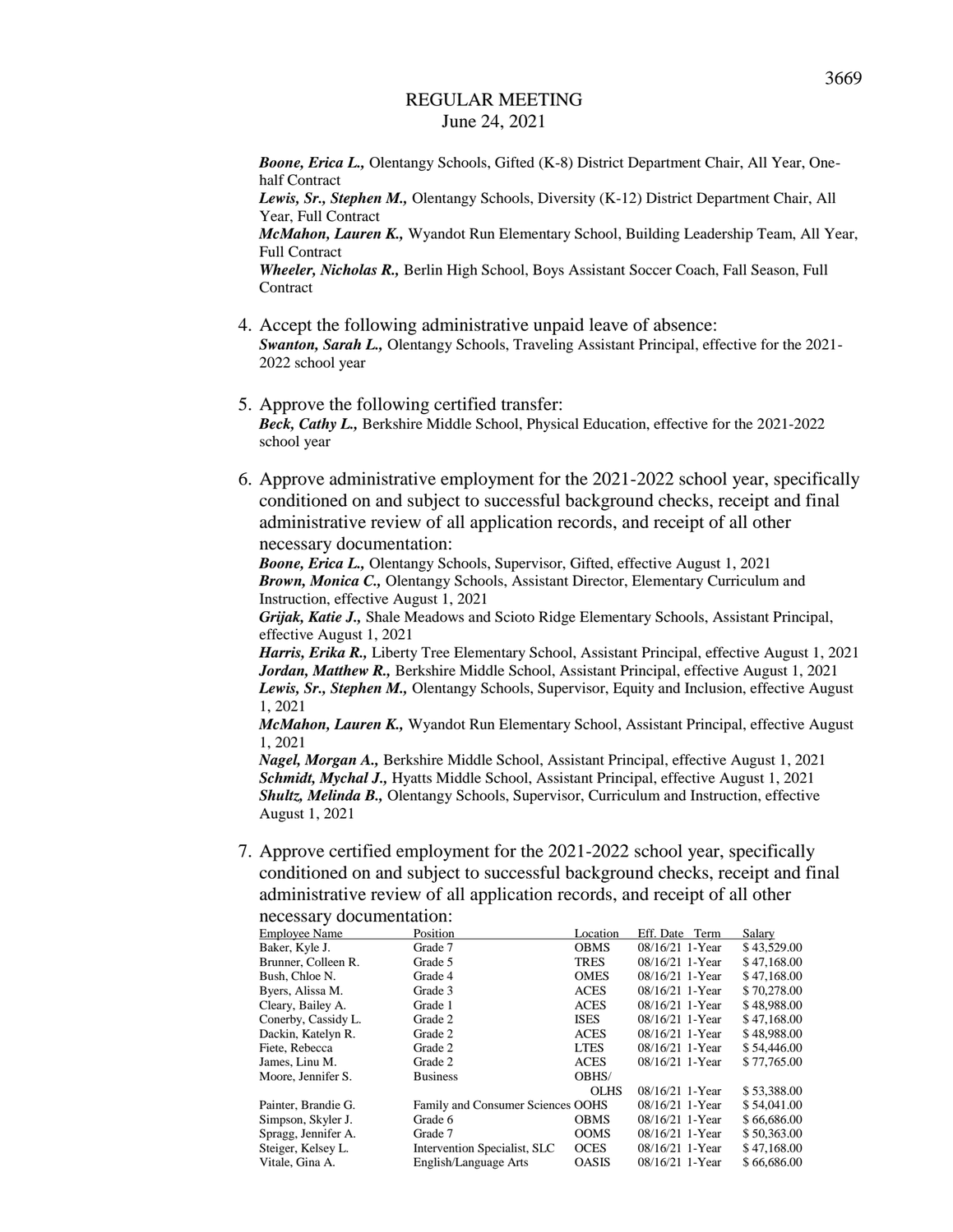| Employee Name (Cont.) | Position              | Location    | Eff. Date Term    | Salary      |
|-----------------------|-----------------------|-------------|-------------------|-------------|
| Welsh, Samantha M.    | English/Language Arts |             |                   |             |
|                       | $(0.50$ FTE)          | <b>OOHS</b> | 08/16/21 1-Year   | \$21,764.50 |
| Wiff, Amy S.          | Grade 1               | <b>SMES</b> | 08/16/21 1-Year   | \$61,833,00 |
| Wypasek, Courtney B.  | Grade 3               | <b>TRES</b> | $08/16/21$ 1-Year | \$50,363,00 |
| Zingale, Nina R.      | Grade 3               | <b>ACES</b> | $08/16/21$ 1-Year | \$49,005.00 |

8. Approve certified New Teacher Academy stipend (\$150 maximum) for each new staff member, paid through memorandum billing for the 2021-22 school year:

| Baker, Kyle J.                         | Conerby, Cassidy, L. | Painter, Brandie G. | Welsh, Samantha M.   |
|----------------------------------------|----------------------|---------------------|----------------------|
| Brunner, Colleen R. Dackin, Katelyn R. |                      | Simpson, Skyler J.  | Wiff, Amy S.         |
| Bush, Chloe N.                         | Fiete, Rebecca       | Spragg, Jennifer A. | Wypasek, Courtney B. |
| Byers, Alissa M.                       | James, Linu M.       | Steiger, Kelsey L.  | Zingale, Nina R.     |
| Cleary, Bailey A.                      | Moore, Jennifer S.   | Vitale, Gina A.     |                      |

# 9. Approve certified positions paid through memorandum billing:

| <b>Employee Name</b>                   | Position/Location                  | Total Days/    | Salary          |            |
|----------------------------------------|------------------------------------|----------------|-----------------|------------|
|                                        |                                    | Hours/Sessions | Per Hour        | Total      |
| Kindergarten Screening (\$125 per Day) |                                    |                |                 |            |
| Lewis, Jillian L.                      | <b>ESL AES</b>                     | $1.00$ Day     | \$ -            | \$125.00   |
| <b>Summer IEP Meeting(s)</b>           |                                    |                |                 |            |
| Foster, Emily M.                       | <b>Instructor OOMS</b>             | $16.00$ Hours  | \$25.00         | \$400.00   |
| Kelley, Alyssa A.                      | <b>Instructor TRES</b>             | 5.00 Hours     | \$25.00         | \$125.00   |
| Palmer, Beth A.                        | <b>Instructor OBMS</b>             | $10.00$ Hours  | \$25.00         | \$250.00   |
| Summer School Academy 2021 (SSA '21)   |                                    |                |                 |            |
| Fisher, Brent A. APEX                  | <b>Instructor CDLHS-OHS</b>        | 1.00 Session   | \$ -            | \$2,662.00 |
| Heiman, Deborah K. APEX                | <b>Instructor OASIS</b>            | 1.00 Session   | $\mathsf{s}$ -  | \$2.662.00 |
| Malinowski, Maureen R. APEX            | <b>Instructor OHS</b>              | 1.00 Session   | $\mathsf{\$}$ - | \$2,662.00 |
| Stamm, Lindsay N. APEX                 | <b>Instructor OASIS</b>            | 1.00 Session   | $\mathsf{\$}$ - | \$2,662.00 |
| Tluchowski, Tracy A. APEX              | <b>Instructor OASIS</b>            | 1.00 Session   | $\mathsf{\$}$ - | \$2,662.00 |
| Nossaman, Greg C.                      | Physical Education Instructor OLHS | 1.00 Session   | $\mathsf{\$}$ - | \$2,662.00 |
| Boden, Martin E.                       | Schoology Instructor OA            | 1.00 Session   | $\mathsf{\$}$ - | \$2,662.00 |
| Cable, Kelly A.                        | Schoology Instructor OOHS          | 1.00 Session   | $\mathsf{\$}$ - | \$2,662.00 |
| Frye, Ginger D.                        | Schoology Instructor CDLHS-OOHS    | 1.00 Session   | $\mathsf{\$}$ - | \$2,662.00 |
| Fuchs, Samuel M.                       | Schoology Instructor OHS           | 1.00 Session   | $\mathsf{\$}$ - | \$2,662.00 |
| Lewis, Jennifer L.                     | Schoology Instructor OBHS          | 1.00 Session   | $\mathsf{\$}$ - | \$2,662.00 |
| McCleary, Amanda S.                    | Schoology Instructor OA            | 1.00 Session   | $\mathsf{\$}$ - | \$2,662.00 |
| Mohr, Drew K.                          | Schoology Instructor OLHS          | 1.00 Session   | $\mathsf{s}$ -  | \$2,662.00 |

10. Approve supplemental contract employment for the 2021-22 school year specifically conditioned on and subject to successful background checks, receipt and final administrative review of all application records, and receipt of all other documentation. Employment also is specifically conditioned on and subject to the activity/season occurring, with proration in the event of partial performance as determined by the administration and the supplemental committee:

| Supplemental Area                  |             | Coach / Advisor      | Group | Step | Amount     | Season |
|------------------------------------|-------------|----------------------|-------|------|------------|--------|
| Girls Head Cross Country Co        | <b>OLHS</b> | Gilbert. Jamie M.    | 2     | 12   | \$7,400.00 | Fall   |
| <b>Head Cross Country Coach</b>    | <b>OLMS</b> | Cikach, Nathaniel S. | 6     | 17   | \$4,788.00 | Fall   |
| <b>Asst Cross Country Coach</b>    | <b>OLMS</b> | Martin, Joshua C.    | 7     | 3    | \$2,829.00 | Fall   |
| <b>Asst Cross Country Coach Vo</b> | <b>OLMS</b> | Mills. Jared G.      | N/A   | N/A  | \$.<br>۰   | Fall   |
| <b>Faculty Manager</b>             | <b>OHMS</b> | Nicolosi, Richard A. | 6     | 14   | \$4,788.00 | Fall   |
| <b>Asst Football Coach</b>         | <b>OLHS</b> | Cimaglia, Michael R. | 3     | 10   | \$6,529.00 | Fall   |
| <b>Asst Football Coach</b>         | <b>OLHS</b> | Ebie, Ryan M.        | 3     | 5    | \$5,441.00 | Fall   |
| Asst Football Coach                | <b>OLHS</b> | Mellen. Justin M.    | 3     |      | \$5,876.00 | Fall   |
| <b>Asst Football Coach</b>         | <b>OLHS</b> | Miley, Edward L.     | 3     | 21   | \$6,529.00 | Fall   |
| <b>Asst Football Coach</b>         | <b>OLHS</b> | Mohr. Drew K.        | 3     | 18   | \$6,529.00 | Fall   |
| <b>Asst Football Coach</b>         | <b>OLHS</b> | Sansbury, John P.    | 3     | 12   | \$6,529.00 | Fall   |
| 8th Grade Head Football Coach      | <b>OHMS</b> | Doan, William T.     | 6     | 2    | \$3,047.00 | Fall   |
| 7th Grade Head Football Coach      | <b>OHMS</b> | Whitson, Ross W.     | 6     |      | \$2.829.00 | Fall   |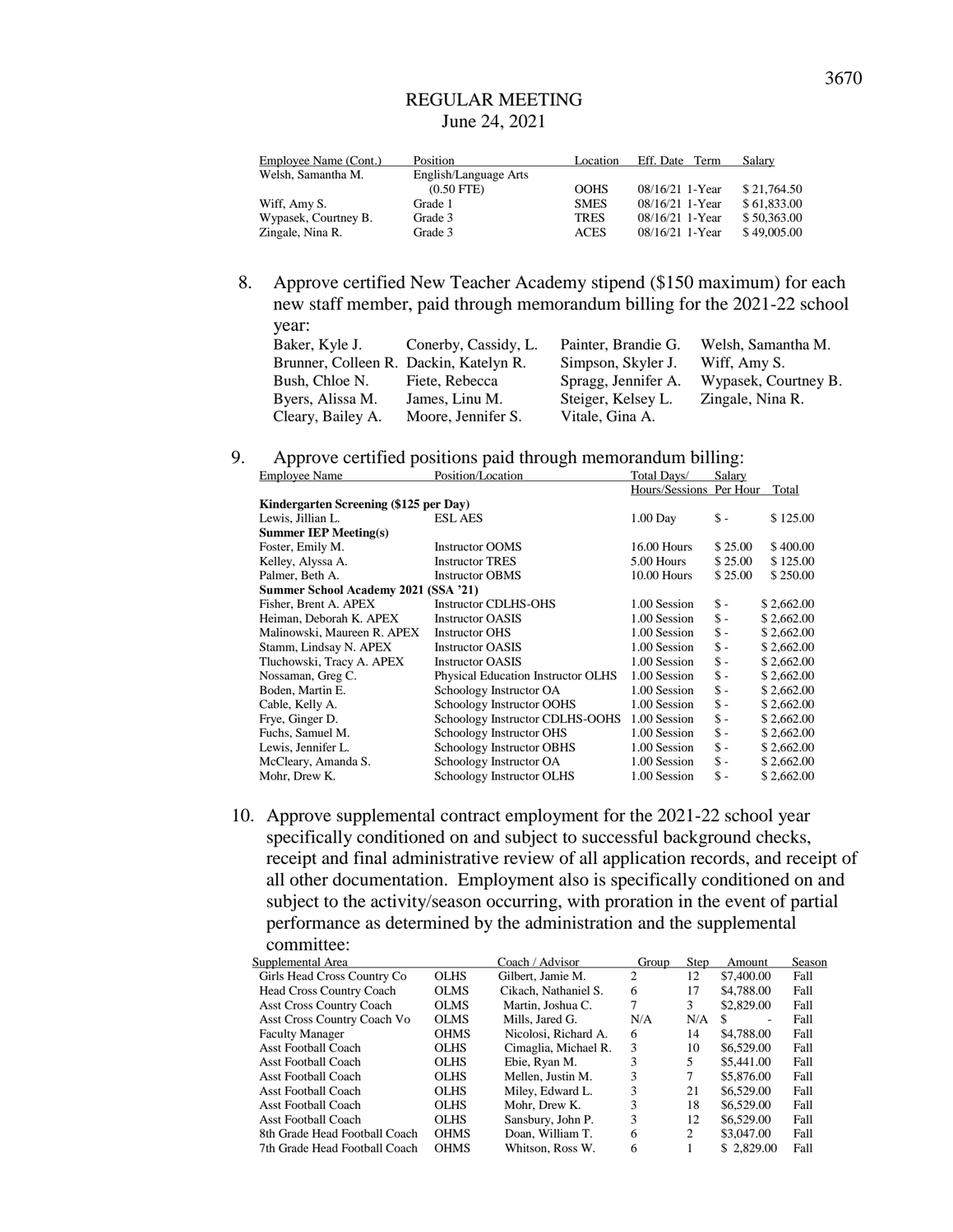| Supplemental Area                          | Coach / Advisor | Group | Step Amount Season       |      |
|--------------------------------------------|-----------------|-------|--------------------------|------|
| Boys Golf Coach                            | OHMS Ho, Luong  |       | 21 \$4,788.00            | Fall |
| Strength Training Coord OLHS Mohr, Drew K. |                 |       | $1/2$ of 5 13 \$2.611.50 | Fall |

11. Approve pupil activity supervisor supplemental contract employment for the 2021-22 school year specifically conditioned on and subject to successful background checks, receipt and final administrative review of all application records, and receipt of all other documentation. Employment also is specifically conditioned on and subject to the activity/season occurring, with proration in the event of partial performance as determined by the administration and the supplemental committee.

| Supplemental Area                  | Coach / Advisor         | Group | Step | Amount     | Season |  |
|------------------------------------|-------------------------|-------|------|------------|--------|--|
| Girls Head Cross Country OHS       | Dewese, Dwight D.       |       | 39   | \$7,400.00 | Fall   |  |
| Boys Asst Soccer Coach OHS         | Siles. Juan L.          |       | 13   | \$5,659.00 | Fall   |  |
| Boys Head Soccer Coach OLHS        | Konkolewski, Richard J. | 2     | 13   | \$7,400.00 | Fall   |  |
| <b>Boys Asst Soccer Coach OLHS</b> | Hartley, Ian D.         |       | 3    | \$4.135.00 | Fall   |  |

### B. Specific Human Resource Items – Classified Staff

- 1. Accept, with regret, the following classified resignation(s): *Ebie, Ryan M.*, Berlin High School, Intervention Aide, effective at the end of the 2020-21 school year *Meihls, Ellen F*., Olentangy Meadows Elementary School, Clinic Aide, effective June 8, 2021
- 2. Accept, with regret, for the purpose of retirement, the following classified resignation(s) for the 2021-22 school year: *Jacobs, Daniel A*., Transportation, Driver, effective September 1, 2021
- 3. Approve classified unpaid leave of absence for the 2021-22 school year: *Hunter, Cassidy R*., Walnut Creek Elementary School, Intervention Aide, effective August 30, 2021 through November 20, 2021
- 4. Approve classified employment for the 2021-22 school year, specifically conditioned on and subject to successful background checks, receipt and final administrative review of all application records, and receipt of all other necessary documentation: *Cieslewicz, Deirdre*, Liberty High School, Library Aide

*Leehan, Gregory T*., Olentangy Meadows Elementary School, Intervention Aide *Rain, Catherine,* New Student Welcome Center, Administrative Secretary *Schaffer, Stefanie,* Shale Meadows Elementary School, Playground/Cafeteria Aide *Shomock, Stefanie,* Shale Meadows Elementary School, Playground/Cafeteria Aide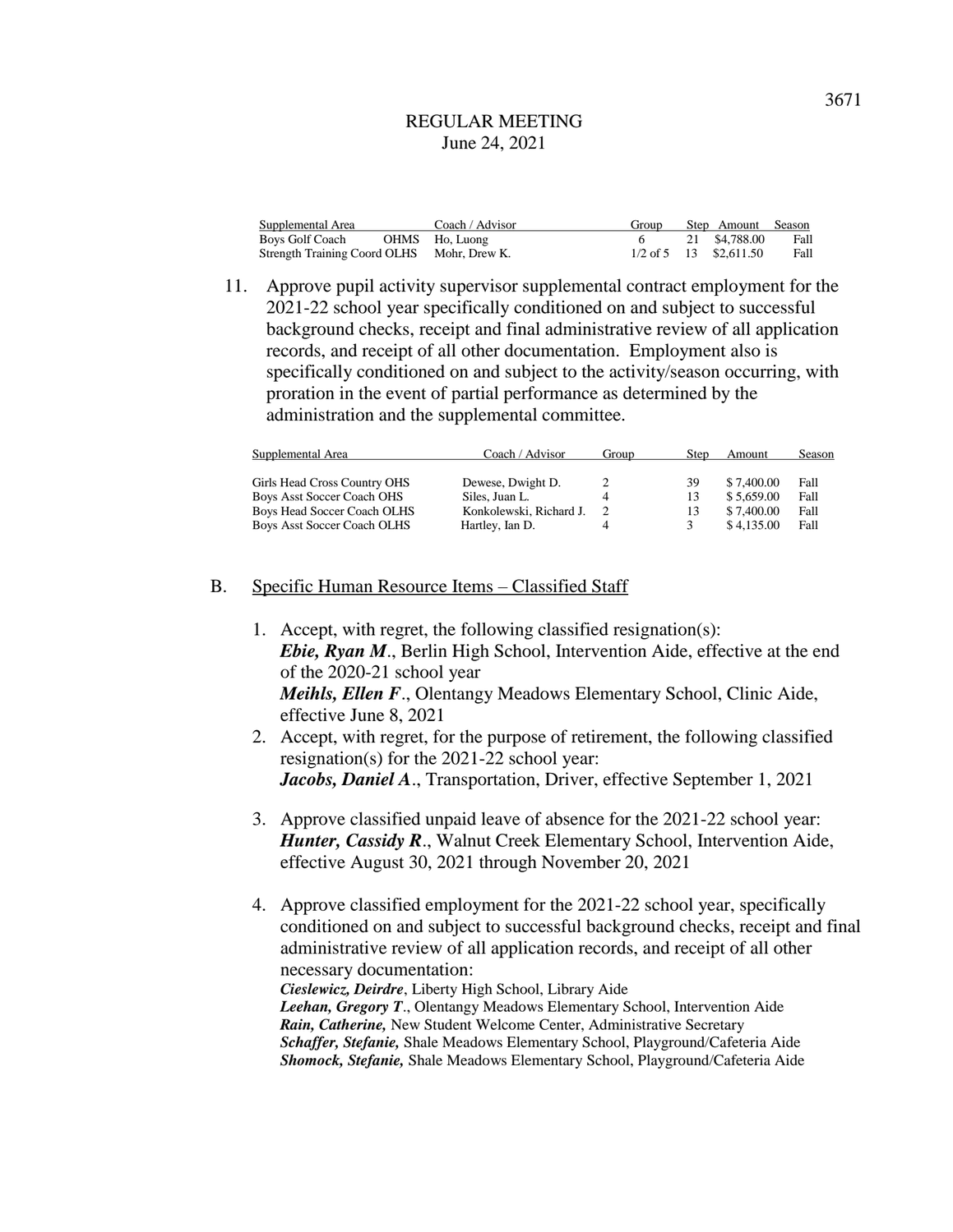### B. Specific Human Resource Items – Classified Staff

- 5. Approve classified additional transition contract days: *Rain, Catherine*, New Student Welcome Center, Administrative Secretary, 3 additional days
- 6. Approve classified substitute workers for the 2021-22 school years, specifically conditioned on and subject to successful background checks, receipt and final administrative review of all application records, and receipt of all other necessary documentation:

| Bobrowski, Julie | Mackey, Yolanda    | Steigerwald, Julie |
|------------------|--------------------|--------------------|
| Clark, Darrin    | Quinn, Connor      | Tinsley, David     |
| Dorsey, Dave     | Ponticello, Giles  | Washington, Terry  |
| Leehan, Gregory  | Rittenhouse, Jared |                    |

- C. Approve establishment of student organization; Olentangy High School, Biology Olympiad
- D. Approve student overnight and out-of-town trips

| School      | Beginning<br>Date | Return<br>Date | Days<br>Missed | $#$ of<br>Volunteers | Event                                                        | Location             | Transportation | $#$ of<br><b>Students</b> |
|-------------|-------------------|----------------|----------------|----------------------|--------------------------------------------------------------|----------------------|----------------|---------------------------|
| <b>OOHS</b> | 6/23/2021         | 6/25/2021      | $\mathbf{0}$   | $\mathbf{0}$         | Girls Basketball -<br>Eastern Ohio<br><b>Basketball Camp</b> | Sherrodsville.<br>OН | Parents        | 12                        |

- E. Authorize the Director of Business Management and Facilities to auction or dispose of district items, potentially valued over \$500 in FY22 that are no longer usable or cost effective to repair
- F. Approve cost of district property, fleet, and liability insurance coverage with Lauterbach and Eilber, Inc. – Liberty Mutual Insurance from July 1, 2021 to July 1, 2022 in the amount of \$445,673
- G. Approve change order with Heiberger Paving Inc. for work on the track replacement at Olentangy High School in the amount of \$59,000

 H. Approve sanitary sewer tap fee with the Delaware County Regional Sewer District for Shale Meadows Elementary School in the amount of \$60,426

I. Approve bid with McEvoy Geiger Mechanical Services for office HVAC improvements at Shanahan Middle School for \$89,384

 Vote: D. King, yes; M. Patrick, yes; K. O'Brien, yes; Dr. L. Wyse, yes; J. Feasel, yes. Motion Carried.